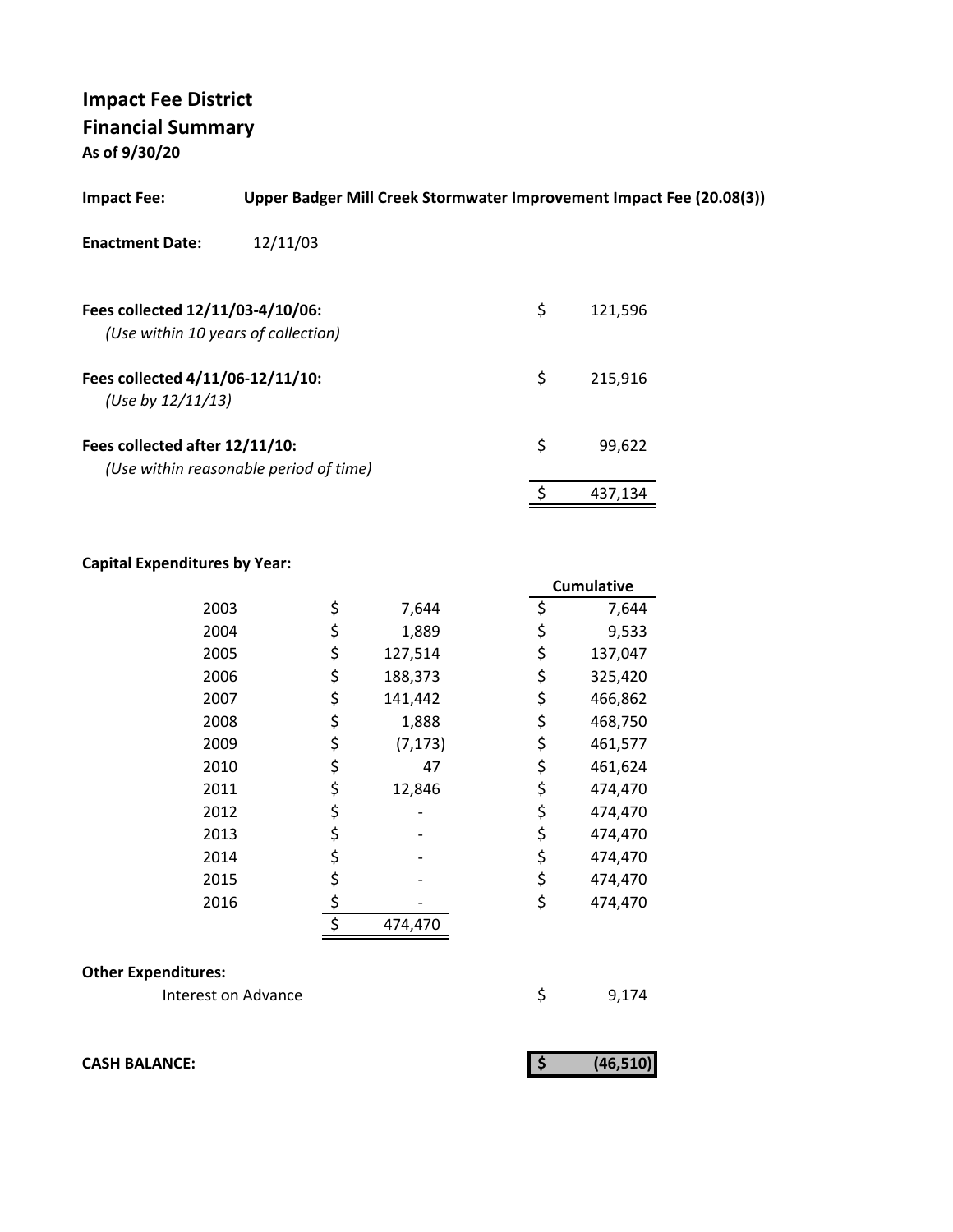**As of 9/30/20**

| <b>Impact Fee:</b>                                                     |                                        |    | Door Creek North Phase 2 Improvements Impact Fee (20.08(4)) |  |
|------------------------------------------------------------------------|----------------------------------------|----|-------------------------------------------------------------|--|
| <b>Enactment Date:</b>                                                 | 3/17/04                                |    |                                                             |  |
| Fees collected 3/17/04-4/10/06:<br>(Use within 10 years of collection) |                                        | Ś. | 235,710                                                     |  |
| Fees collected 4/11/06-3/17/11:<br>(Use by 3/17/14)                    |                                        | \$ | 99,202                                                      |  |
| Fees collected after 3/17/11:                                          | (Use within reasonable period of time) |    | 812,473                                                     |  |

# **Capital Expenditures by Year:**

|      |              | <b>Cumulative</b> |
|------|--------------|-------------------|
| 2004 | \$1,186,316  | \$1,186,316       |
| 2005 | \$<br>4,414  | \$1,190,730       |
| 2006 | \$<br>1,832  | \$1,192,561       |
| 2007 | \$<br>61,157 | \$1,253,719       |
| 2008 | \$           | \$1,253,719       |
| 2009 | \$           | \$1,253,719       |
| 2010 | \$           | \$1,253,719       |
| 2011 | \$           | \$1,253,719       |
| 2012 | \$           | \$1,253,719       |
| 2013 | \$           | \$1,253,719       |
| 2014 | \$           | \$1,253,719       |
| 2015 | \$           | \$1,253,719       |
| 2016 | \$           | \$1,253,719       |
|      | 1,253,719    |                   |

# **Other Expenditures:**

| Interest on Advance |  | 63,925 |
|---------------------|--|--------|
|---------------------|--|--------|

**CASH BALANCE: (170,259) \$** 

 $$ 1,147,385$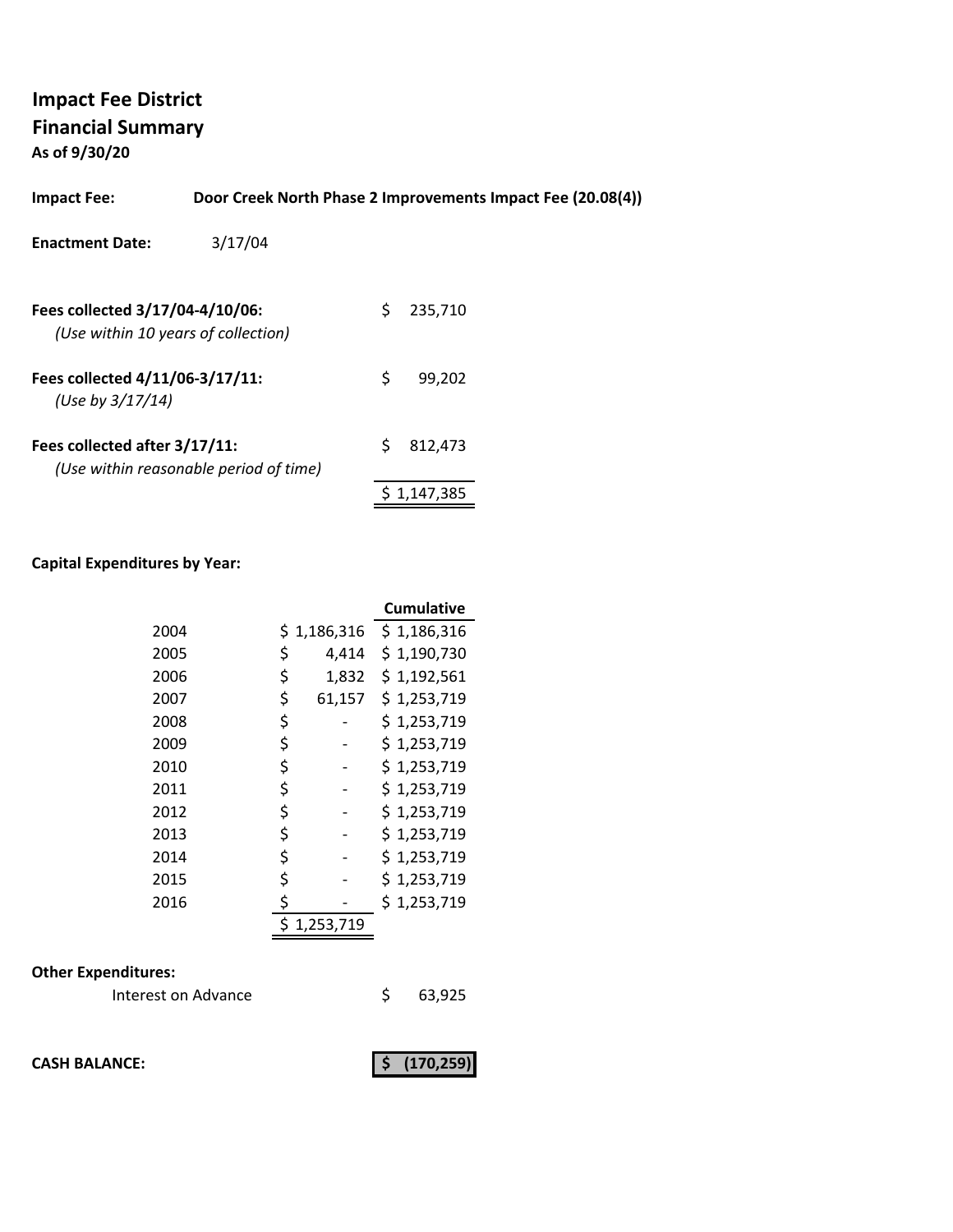# **As of 9/30/20**

#### **Impact Fee: Valley View Road Sewer and Drainage Improvement (22.08(5))**

#### **Enactment Date:** 7/12/05

|                                                                         |    | <b>Sewer</b>          |   | Stormwater |
|-------------------------------------------------------------------------|----|-----------------------|---|------------|
| Fees collected 7/12/05-4/10/06:<br>(Use within 10 years of collection)  | S  |                       | S |            |
| Fees collected 4/11/06-7/12/12:<br>(Use by 7/12/15)                     | \$ | 6,155                 | S | 7,827      |
| Fees collected after 7/12/12:<br>(Use within reasonable period of time) | Ś  | 56,429                |   | 30,993     |
|                                                                         |    | 62,584                |   | 38,820     |
| <b>Debt Proceeds:</b>                                                   | \$ | 220,000<br>(PAID OFF) |   |            |

#### **Capital Expenditures by Year:**

|                                 | <b>SEWER</b>  |    | <b>STORMWATER</b> |    |         |    |                   |
|---------------------------------|---------------|----|-------------------|----|---------|----|-------------------|
|                                 |               |    | <b>Cumulative</b> |    |         |    | <b>Cumulative</b> |
| 2005                            | \$<br>233,802 | \$ | 233,802           | \$ | 354,923 |    | 354,923           |
| 2006                            | 16,262        |    | 250,063           |    | 47,531  |    | 402,455           |
| 2007                            | 230           | \$ | 250,293           |    | 1,500   |    | 403,954           |
| 2008                            | (36)          | \$ | 250,257           |    | 1,536   | \$ | 405,490           |
| 2009                            | 6,884         | \$ | 257,142           |    |         | \$ | 405,490           |
| 2010                            | 20,327        | \$ | 277,469           |    |         |    | 405,490           |
| 2011                            | 34,457        | \$ | 311,926           |    |         |    | 405,490           |
| 2012                            | 7,441         | \$ | 319,367           |    |         |    | 405,490           |
| 2013                            | 578           | \$ | 319,945           |    |         |    | 405,490           |
| 2014                            |               |    | 319,945           |    |         |    | 405,490           |
| 2015                            |               |    | 319,945           |    |         |    | 405,490           |
| 2016                            |               | \$ | 319,945           |    |         | \$ | 405,490           |
|                                 | 319,945       |    |                   |    | 405,490 |    |                   |
| <b>Other Expenditures:</b>      |               |    |                   |    |         |    |                   |
| Interest on Advance             |               | \$ | 18,935            |    |         | \$ | 23,998            |
| Debt Principal & Interest (net) |               | \$ | 248,592           |    |         |    |                   |
| <b>CASH BALANCE:</b>            |               |    | (304, 888)        |    |         |    | (390, 668)        |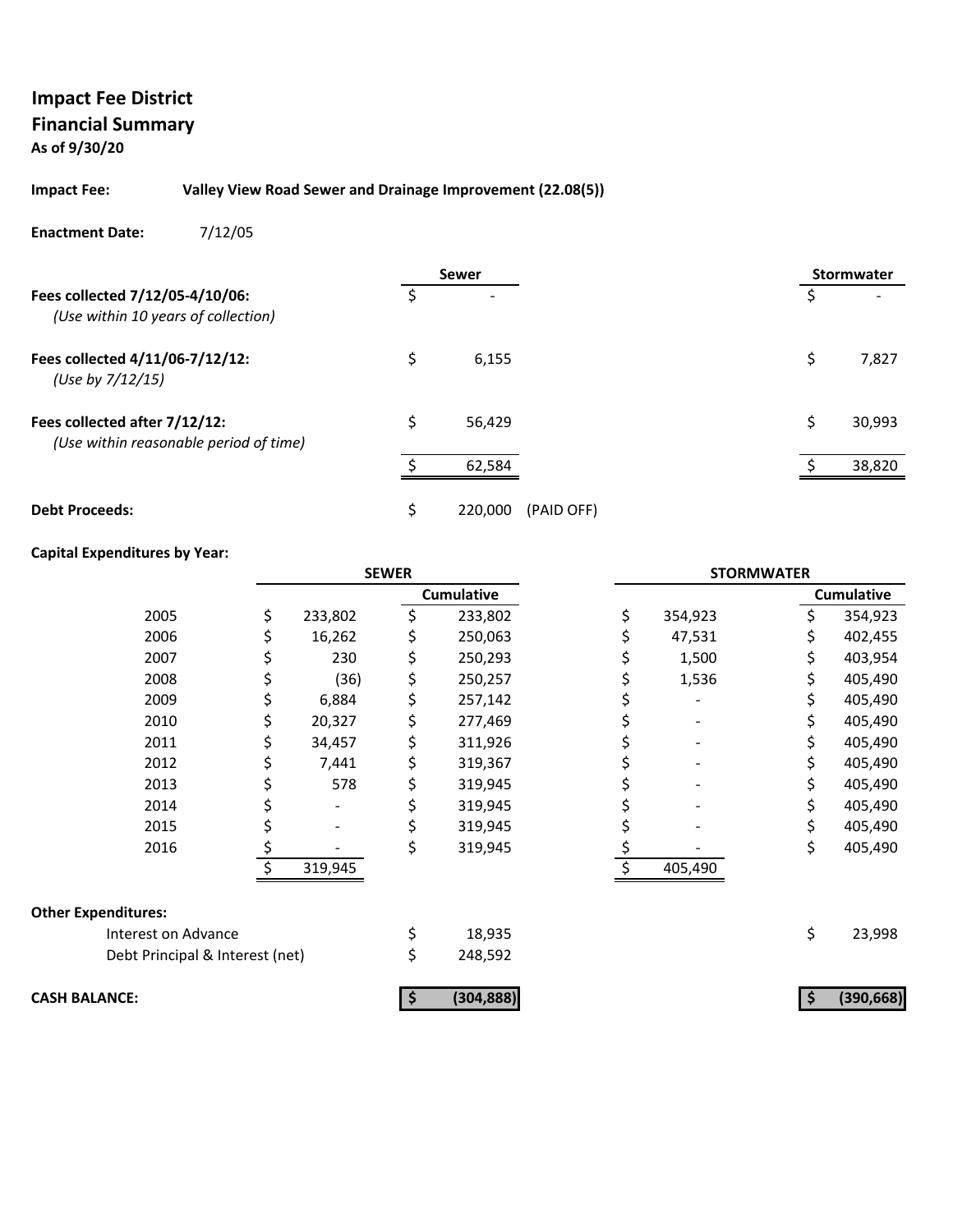**As of 9/30/20**

| <b>Impact Fee:</b>                                    | Felland Road Sanitary Sewer Improvement (20.08(7)) |    |         |  |  |
|-------------------------------------------------------|----------------------------------------------------|----|---------|--|--|
| <b>Enactment Date:</b>                                | 12/20/07                                           |    |         |  |  |
| Fees collected 12/20/07-4/10/06:                      | (Use within 10 years of collection)                | \$ |         |  |  |
| Fees collected 4/11/06-12/20/14:<br>(Use by 12/20/17) |                                                    | \$ |         |  |  |
| Fees collected after 12/20/14:                        | (Use within reasonable period of time)             | \$ | 109,042 |  |  |
|                                                       |                                                    | \$ | 109.042 |  |  |

#### **Capital Expenditures by Year:**

|      |    |           |    | Cumulative |
|------|----|-----------|----|------------|
| 2007 | \$ | 54,453    | \$ | 54,453     |
| 2008 | \$ | 680,651   | \$ | 735,104    |
| 2009 | \$ | 854,468   | \$ | 1,589,572  |
| 2010 | \$ | 19,749    | \$ | 1,609,321  |
| 2011 | \$ | 281       | \$ | 1,609,602  |
| 2012 | Ş  |           | \$ | 1,609,602  |
| 2013 | \$ |           | \$ | 1,609,602  |
| 2014 | \$ |           | \$ | 1,609,602  |
| 2015 |    |           | \$ | 1,609,602  |
| 2016 |    |           | \$ | 1,609,602  |
|      |    | 1,609,602 |    |            |
|      |    |           |    |            |

#### **Other Expenditures:**

Interest on Advance **1998** \$91,934

**CASH BALANCE: (1,592,494) \$**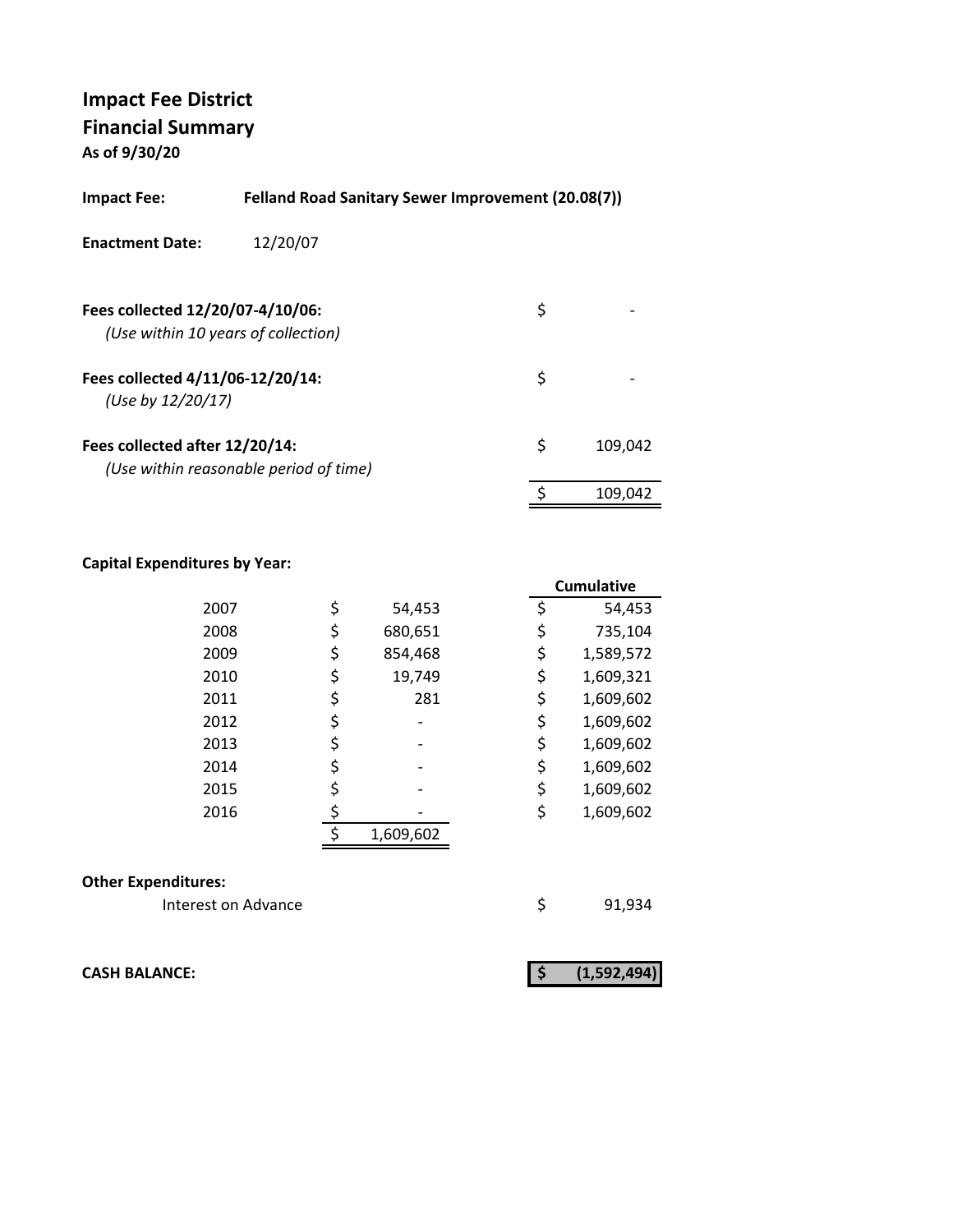**As of 9/30/20**

| <b>Impact Fee:</b>                                                    | Elderberry Neighborhood Sanitary Sewer Improvement (20.08(8)) |    |         |  |  |
|-----------------------------------------------------------------------|---------------------------------------------------------------|----|---------|--|--|
| <b>Enactment Date:</b>                                                | 11/22/08                                                      |    |         |  |  |
| Fees collected Before 4/10/06:<br>(Use within 10 years of collection) |                                                               |    | N/A     |  |  |
| Fees collected 4/11/06-11/22/15:<br>(Use by 11/22/18)                 |                                                               | \$ | 104,033 |  |  |
| Fees collected after 11/22/15:                                        | (Use within reasonable period of time)                        | \$ | 152,177 |  |  |
|                                                                       |                                                               |    | 256,211 |  |  |
|                                                                       |                                                               |    |         |  |  |

## **Capital Expenditures by Year:**

|                            |    |         | <b>Cumulative</b> |  |
|----------------------------|----|---------|-------------------|--|
| 2008                       | \$ | 52,335  | \$<br>52,335      |  |
| 2009                       | \$ | 268,548 | \$<br>320,883     |  |
| 2010                       | \$ | 508     | \$<br>321,391     |  |
| 2011                       | \$ |         | \$<br>321,391     |  |
| 2012                       | \$ |         | \$<br>321,391     |  |
| 2013                       | \$ |         | \$<br>321,391     |  |
| 2014                       | \$ |         | \$<br>321,391     |  |
| 2015                       | \$ |         | \$<br>321,391     |  |
| 2016                       | \$ |         | \$<br>321,391     |  |
|                            | ς  | 321,391 |                   |  |
| <b>Other Expenditures:</b> |    |         |                   |  |
| Interest on Advance        |    |         | \$<br>13,820      |  |

**CASH BALANCE: (79,000) \$** 

|--|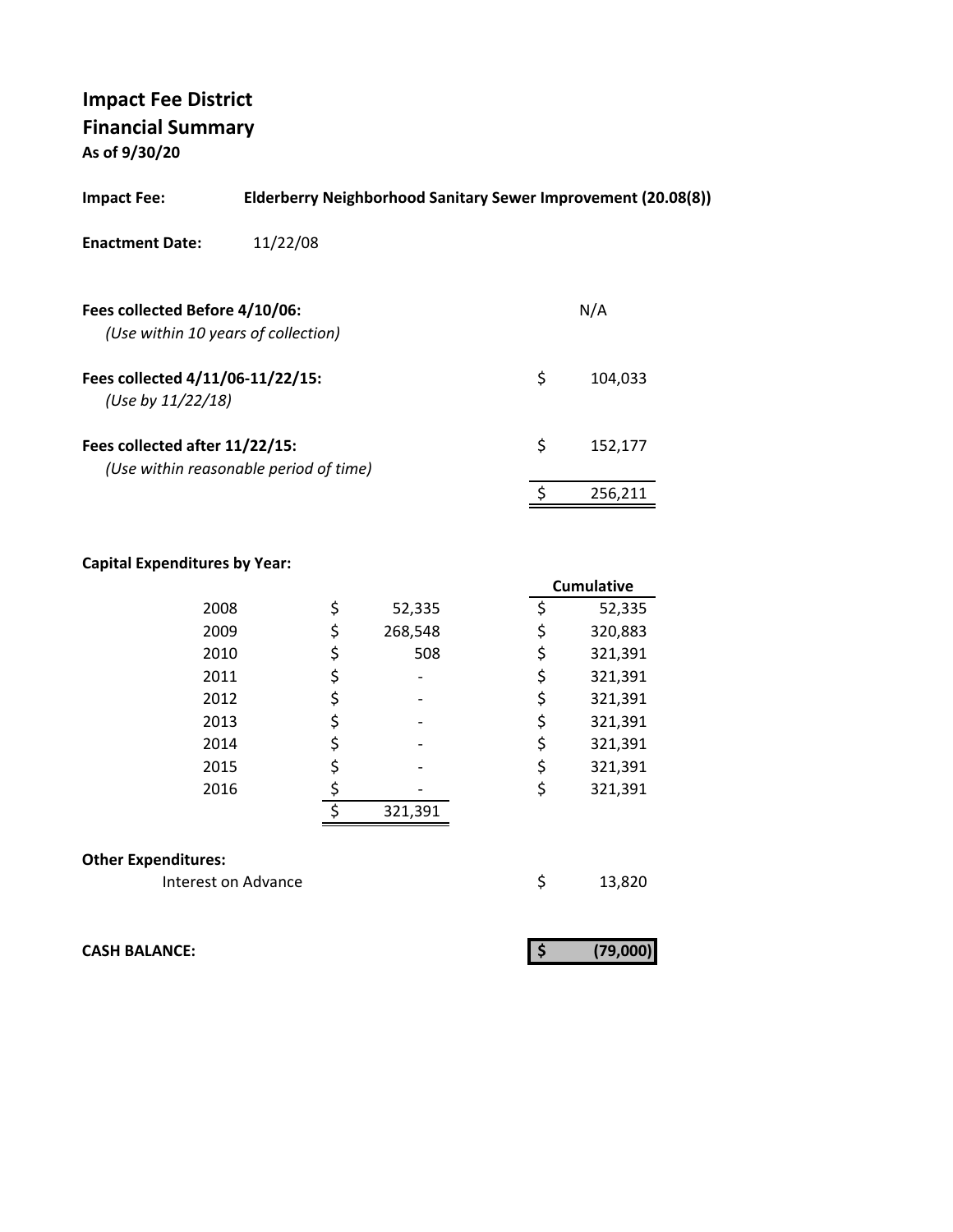**As of 9/30/20**

| <b>Impact Fee:</b>                                                      | <b>Northeast Neighborhood Sanitary Sewer Improvement (20.08(9))</b> |             |         |  |            |                   |            |
|-------------------------------------------------------------------------|---------------------------------------------------------------------|-------------|---------|--|------------|-------------------|------------|
| <b>Enactment Date:</b>                                                  | 3/14/09                                                             |             |         |  |            |                   |            |
| Fees collected Before 4/10/06:<br>(Use within 10 years of collection)   |                                                                     |             |         |  |            | N/A               |            |
| Fees collected 4/11/06-3/14/16:<br>(Use by 3/14/19)                     |                                                                     |             |         |  | \$         |                   |            |
| Fees collected after 3/14/16:<br>(Use within reasonable period of time) |                                                                     |             |         |  | \$         | 59,973            |            |
|                                                                         |                                                                     |             |         |  | \$         | 59,973            |            |
| <b>Debt Proceeds:</b>                                                   |                                                                     |             |         |  | \$         | 290,000           | (PAID OFF) |
| <b>Capital Expenditures by Year:</b>                                    |                                                                     |             |         |  |            |                   |            |
|                                                                         |                                                                     |             |         |  |            | <b>Cumulative</b> |            |
| 2009                                                                    |                                                                     | \$          | 359,509 |  | \$         | 359,509           |            |
| 2010                                                                    |                                                                     | ちちちち        | 260,073 |  | \$         | 619,582           |            |
| 2011                                                                    |                                                                     |             | (1)     |  | \$\$\$     | 619,581           |            |
| 2012                                                                    |                                                                     |             |         |  |            | 619,581           |            |
| 2013                                                                    |                                                                     |             |         |  |            | 619,581           |            |
| 2014                                                                    |                                                                     |             |         |  | \$<br>\$   | 619,581           |            |
| 2015<br>2016                                                            |                                                                     | \$ \$ \$ \$ |         |  |            | 619,581           |            |
| 2017                                                                    |                                                                     |             |         |  |            |                   |            |
| 2018                                                                    |                                                                     |             |         |  |            |                   |            |
| 2019                                                                    |                                                                     | \$          |         |  |            |                   |            |
| 2020                                                                    |                                                                     |             | 743     |  | \$         | 620,324           |            |
|                                                                         |                                                                     | \$<br>\$    | 620,324 |  |            |                   |            |
| <b>Other Expenditures:</b>                                              |                                                                     |             |         |  |            |                   |            |
| <b>Interest on Advance</b>                                              |                                                                     |             |         |  | \$         | 17,446            |            |
|                                                                         | Debt Principal & Interest (net)                                     |             |         |  | \$         | 327,690           |            |
|                                                                         |                                                                     |             |         |  |            |                   |            |
| <b>CASH BALANCE:</b>                                                    |                                                                     |             |         |  | $\sqrt{ }$ | (615, 487)        |            |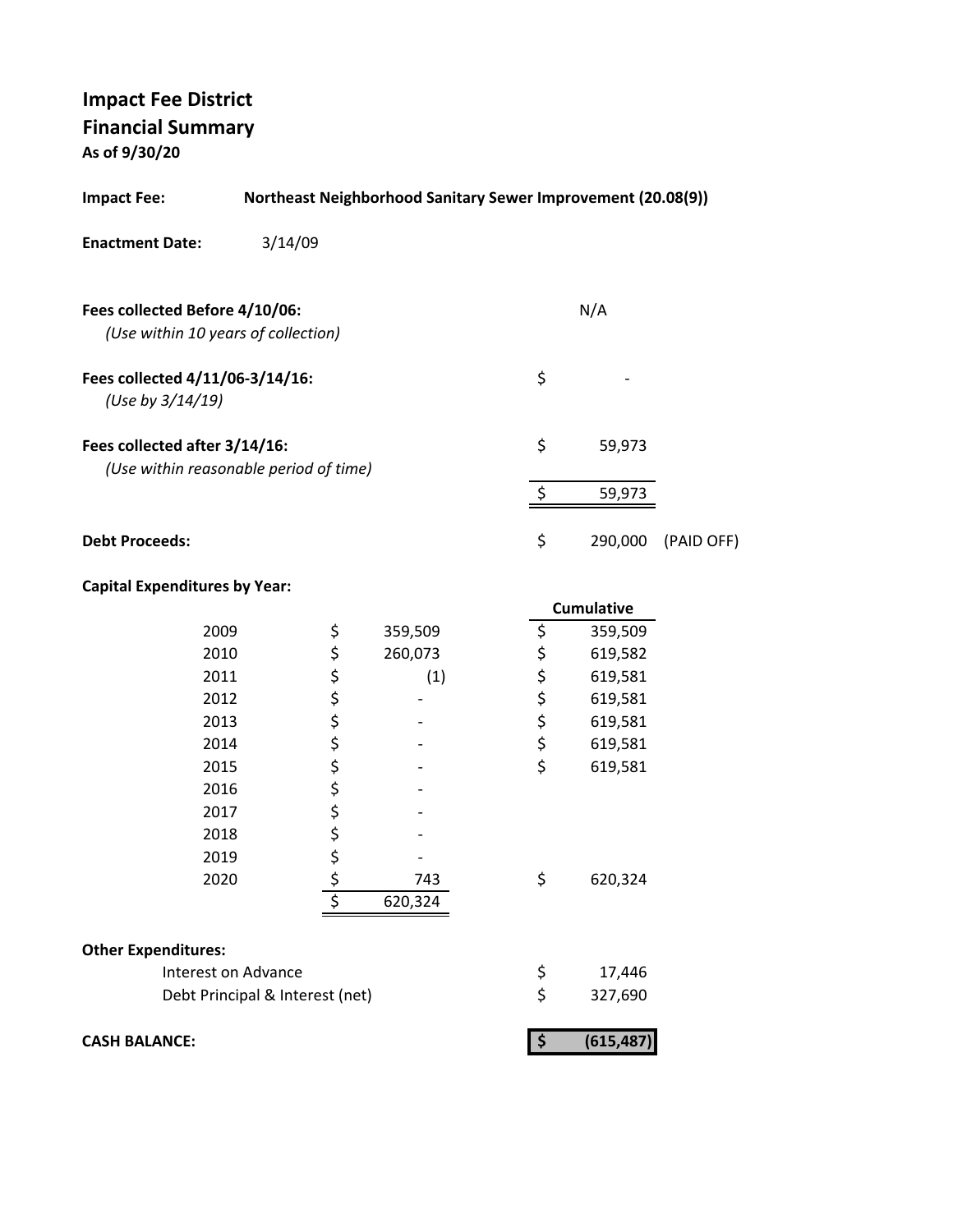**As of 9/30/20**

#### **Impact Fee: Lower Badger Mill Creek Sanitary and Stormwater Management (20.08(10))**

#### **Enactment Date:** 12/5/09

|                                                                         | <b>Sewer</b>    | <b>Stormwater</b> |
|-------------------------------------------------------------------------|-----------------|-------------------|
| Fees collected 7/12/05-4/10/06:<br>(Use within 10 years of collection)  |                 | ς                 |
| Fees collected 4/11/06-12/5/16:<br>(Use by 12/5/19)                     | \$<br>360,452   | \$<br>689,372     |
| Fees collected after 12/5/16:<br>(Use within reasonable period of time) | \$<br>948,877   | Ś<br>1,296,682    |
|                                                                         | 1,309,329       | 1,986,053         |
| <b>Debt Proceeds:</b>                                                   | \$<br>1,952,700 |                   |

#### **Capital Expenditures by Year:**

|                                 |     |             | <b>SEWER</b> |                        |                     |              | <b>STORMWATER</b> |                   |  |
|---------------------------------|-----|-------------|--------------|------------------------|---------------------|--------------|-------------------|-------------------|--|
|                                 |     |             |              | <b>Cumulative</b>      |                     |              |                   | <b>Cumulative</b> |  |
| 2009                            | \$  | 812,879     | \$           | 812,879                | \$                  | 37,716       | \$                | 37,716            |  |
| 2010                            | \$  | 241,355     | \$           | 1,054,234              | \$                  |              | \$                | 37,716            |  |
| 2011                            | \$  | (61, 626)   | \$           | 992,608                | \$                  | 266          | \$                | 37,982            |  |
| 2012                            | \$  | 498,829     | \$           | 1,491,437              | \$                  |              | \$                | 37,982            |  |
| 2013                            | \$  | 200         | \$           | 1,491,637              | \$                  |              | \$                | 37,982            |  |
| 2014                            | \$  | 213,769     | \$           | 1,705,405              | \$                  |              | \$                | 37,982            |  |
| 2015                            | \$. | 1,001,448   | \$           | 2,706,853              | \$                  | 450,626      | \$                | 488,608           |  |
| 2016                            | \$  | 516,633     | \$           | 3,223,486              | \$                  |              | \$                | 488,608           |  |
| 2017                            | \$  | 67          | \$           | 3,223,553              | \$                  |              | \$                | 488,608           |  |
| 2018                            | \$  | 59,693      | \$           | 3,283,246              | \$                  | 49,970       | \$                | 538,578           |  |
| 2019                            | \$  |             | \$           | 3,283,246              | \$                  | 13,915       | \$                | 552,493           |  |
| 2020                            | \$  |             | \$           | 3,283,246              | \$                  | 167,635      | \$                | 720,128           |  |
|                                 |     | \$3,283,246 |              |                        |                     | \$720,127.91 |                   |                   |  |
| <b>Other Expenditures:</b>      |     |             |              |                        |                     |              |                   |                   |  |
| Interest on Advance             |     |             | \$           | 21,038                 |                     |              | \$                | 4,934             |  |
| Debt Principal & Interest (net) |     |             | \$           | 1,851,918              |                     |              |                   |                   |  |
| <b>CASH BALANCE:</b>            |     |             | \$           | (1,894,173)            |                     |              | \$                | 1,260,992         |  |
|                                 |     |             |              | <b>Combined Total:</b> | $\ddot{\bm{\zeta}}$ | (633, 181)   |                   |                   |  |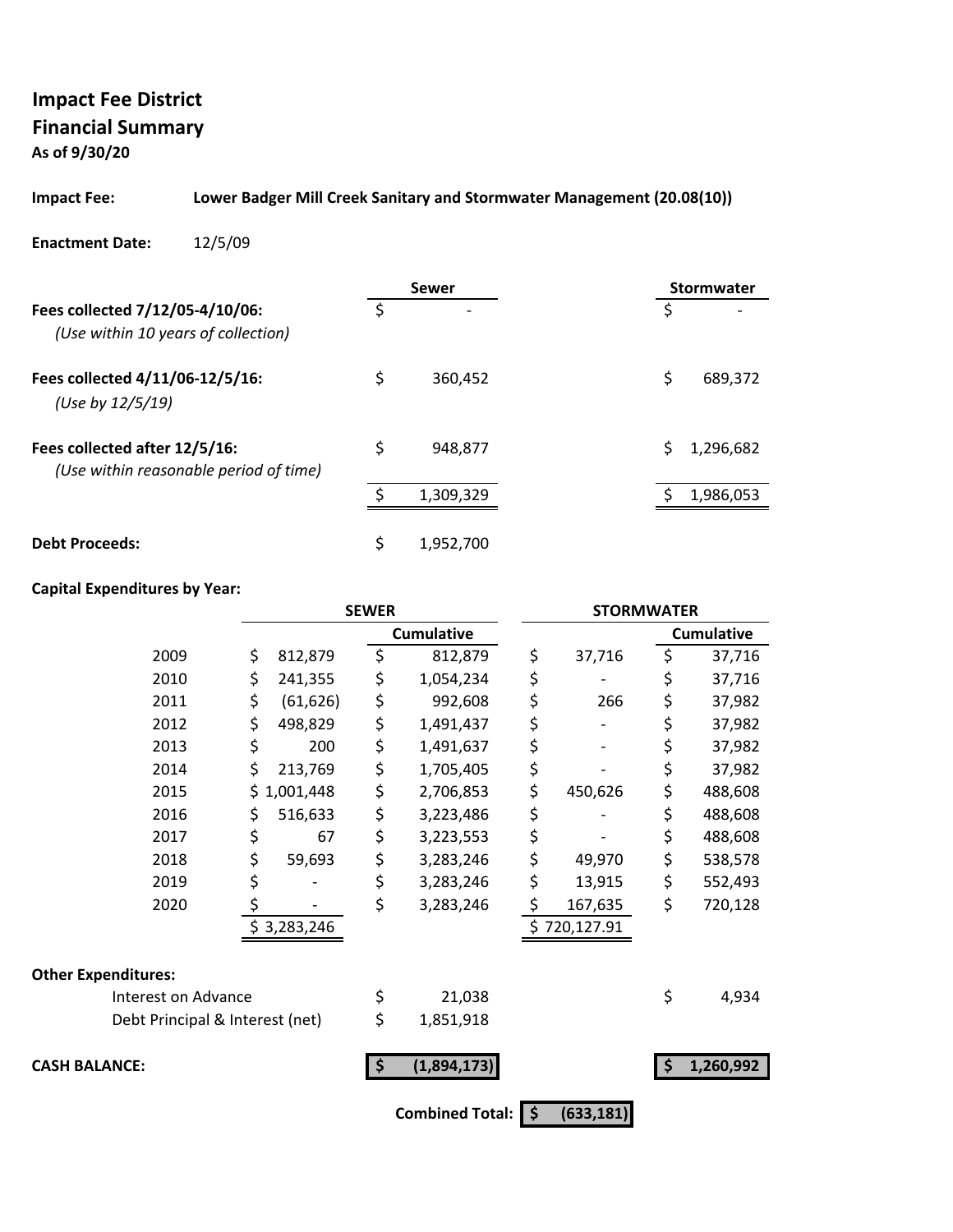**As of 9/30/20**

| <b>Impact Fee:</b>                                  | Jeffy Trail Sanitary Sewer (20.08(11)) |    |        |
|-----------------------------------------------------|----------------------------------------|----|--------|
| <b>Enactment Date:</b>                              | 3/28/13                                |    |        |
| Fees collected Before 4/10/06:                      | (Use within 10 years of collection)    |    | N/A    |
| Fees collected 4/11/06-3/28/20:<br>(Use by 3/28/23) |                                        | \$ | 92,937 |
| Fees collected after 3/28/20:                       | (Use within reasonable period of time) | \$ |        |
|                                                     |                                        | ς  | 92,937 |
|                                                     |                                        |    |        |

## **Capital Expenditures by Year:**

|                        |              |    | <b>Cumulative</b> |
|------------------------|--------------|----|-------------------|
| 2013                   | \$<br>83,135 |    | 83,135            |
| 2014                   | \$           | \$ | 83,135            |
| 2015                   | \$           | \$ | 83,135            |
| 2016                   |              | \$ | 83,135            |
|                        | 83,135       |    |                   |
|                        |              |    |                   |
| <b>Other Revenues:</b> |              |    |                   |
| Interest Income        |              | Ś  | 562               |

| <b>CASH BALANCE:</b> | 10,364 |
|----------------------|--------|
|                      |        |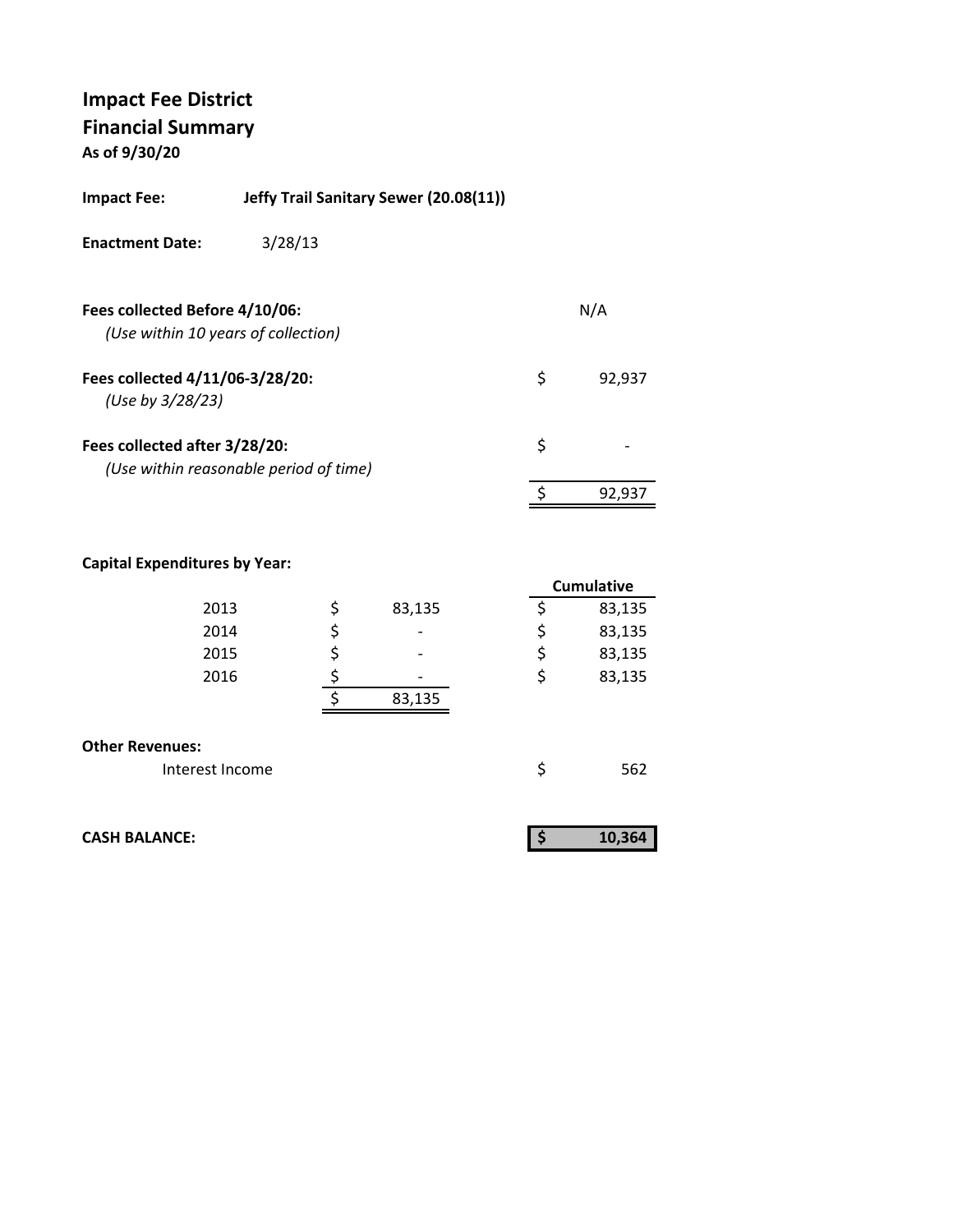**As of 9/30/20**

| <b>Impact Fee:</b>                                                      |        |             |         |    | West Elderberry Neighborhood Sanitary Sewer Improvement (20.08(1)) |  |
|-------------------------------------------------------------------------|--------|-------------|---------|----|--------------------------------------------------------------------|--|
| <b>Enactment Date:</b>                                                  | 8/3/18 |             |         |    |                                                                    |  |
|                                                                         |        |             |         |    |                                                                    |  |
| Fees collected Before 4/10/06:                                          |        |             |         |    | N/A                                                                |  |
| (Use within 10 years of collection)                                     |        |             |         |    |                                                                    |  |
| Fees collected 4/11/06-3/28/20:<br>(Use by 3/28/23)                     |        |             |         | \$ |                                                                    |  |
| Fees collected after 3/28/20:<br>(Use within reasonable period of time) |        |             |         | \$ | 40,043                                                             |  |
|                                                                         |        |             |         | \$ | 40,043                                                             |  |
| <b>Capital Expenditures by Year:</b>                                    |        |             |         |    | <b>Cumulative</b>                                                  |  |
| 2018                                                                    |        |             | 9,976   | \$ | 9,976                                                              |  |
| 2019                                                                    |        | <b>らららす</b> | 615,911 | \$ | 625,887.61                                                         |  |
| 2020                                                                    |        |             | 7,236   | \$ | 633,123                                                            |  |
| 2021                                                                    |        |             |         | \$ | 633,123                                                            |  |
|                                                                         |        |             | 633,123 |    |                                                                    |  |
| <b>Other Revenues:</b>                                                  |        |             |         |    |                                                                    |  |
| Interest Income                                                         |        |             |         | \$ |                                                                    |  |
| <b>CASH BALANCE:</b>                                                    |        |             |         | \$ | (593,080)                                                          |  |